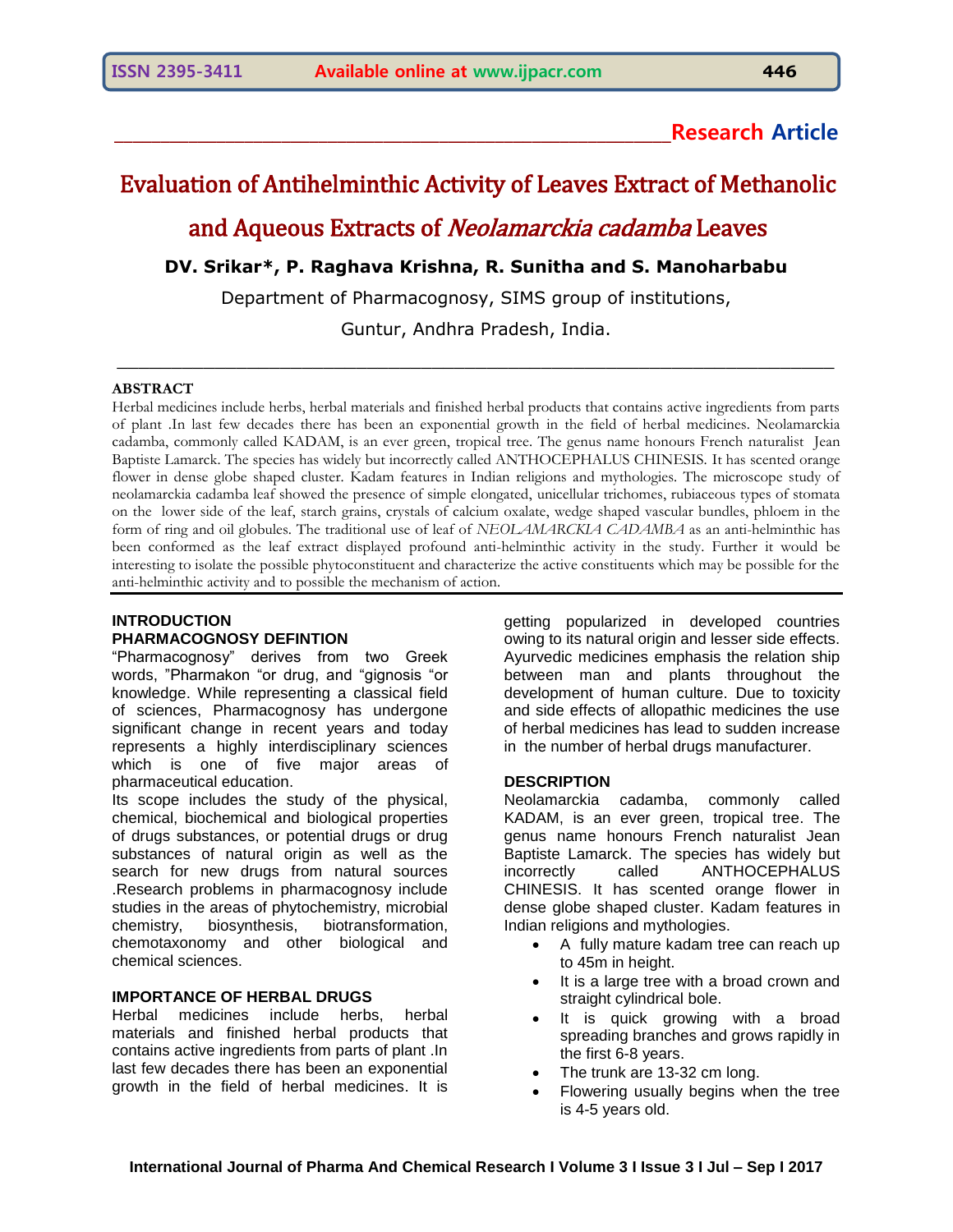**ISSN 2395-3411 Available online at www.ijpacr.com 447**

- Kadam flowers are sweetly fragrant, red to orange in colour.
- The fruit of n.cadamba occurs in small, fleshy capsule packed closely approximately 8000 seeds.

#### **Botanical features**

- Leaves are glossy green, opposite, simple more or less sessile to petiolate, ovate to elliptical with dimensions of 15- 50 cm by 8-25 cm.
- Flowers are bisexual, 5merous, calyx tube funnel shaped, corolla gametophyllous saucer shaped with a narrow tube, the narrow lobes imbricate in bud.
- Stamens 5, inserted on the corolla tube, filamentous short, anthers basifixed.
- Ovary inferior, bilocular, sometimes 4 locular in the upper part, style exerted and spindle shaped stigma.
- Fruitlets numerous with their upper parts containing 4 hollow or soild structure Fruit and seed description:

The fruits are small capsules, packed closely together to form a fleshy ,yellow or orange, coloured inflorescence containing approx. 8,000 seeds .The small capsules split into four parts

# **MICROSCOPY**

The microscope study of neolamarckia cadamba leaf showed the presence of simple elongated, unicellular trichomes, rubiaceous types of stomata on the lower side of the leaf, starch grains, crystals of calcium oxalate, wedge shaped vascular bundles ,phloem in the form of ring and oil globules. The leaves of neolamarckia cadamba having methyl salicylate aroma when crushed by hands. The bark consists of thin walled, rectangular cells, phloem fibres some cells consists of chloropyll and prismatic crystals of calcium oxalate.

#### **ANALYTICAL PARAMETERS OF NEOLAMARCKIA CADAMBA**

| S.<br>No.    | <b>PARAMETERS</b>                          | <b>RESULTS</b> |
|--------------|--------------------------------------------|----------------|
|              | <b>FOREIGN MATTERS</b>                     | <b>NMT 2 %</b> |
| $\mathbf{2}$ | <b>TOTAL ASH</b>                           | $8 - 9%$       |
| 3            | <b>ACID INSOLUBLE ASH</b>                  | $0.6 - 1.5 %$  |
| 4            | <b>WATER SOLUBLE ASH</b>                   | $2 - 2.5%$     |
| 5            | <b>SULFATED ASH</b>                        | $4 - 4.5%$     |
| 6            | ALCOHOL SOLUBLE<br><b>EXTRACTIVE VALUE</b> | $4-6%$         |

| <b>WATER SOLUBLE</b>    |         |
|-------------------------|---------|
| <b>EXTRACTIVE VALUE</b> | 4-4.5 % |

**PHYTOCHEMISTRY OF NEOLAMARCKIA CADAMBA** 

Neolamarckia cadamba primarily consists of indole alkaloids, terpenoids, sapogenins, saponins Terpenes, steroids, fats and reducing sugar.

• The bark consists of taninns: cadambagenic acid (18alpha –olean -12ene -3beta –hydroxy 27,28-dioic acid ), quinovic acid and beta –sitosterol two novel triterpenoid saponins.

-phenasin A

**7**

-phenasin B

Leaves consists of Glycosydic indole alkaloids -cadambine (C27H32N2O10)

- Leaves consists of Glycosydic indole alkaloids -cadambine (C27H32N2O10)
	- -3alpha–dihydrocadambine (C27H34N2O10) -isodihydrocadambin (C37H44N2O15)
- Leaves consists of two non glycosidic alkaloids

 -cadambine -isocadambine

Two novel monoterpenoid indole alkaloids, aminocadmabine A(C24H27N3O5) and aminocadmbine B (C25H29N3O5) obtained from leaves of neolamarckia cadamba.The flowers of Neolamarckia cadamba yield an essential oil and the main constituents of oils are linalool, geraniol, geranyl acetate, linalyl acetate, alpha seline, 2 nonanol, beta phellandrane, alpha bergamottin, p-cymol, curcumene, terpenolene, camphene and mycrene. The seeds of anthocephalous indicus composed of water soluble polysaccharides D-xylose, Dmannose and D-glucose in the molar ratio 1:3:5.A new saponin named saponin B(C48H76017) reported from NEOLAMARCKIA CADAMBA. NEOLAMARCKIA CADAMBA also contain an acid called chlorogenic acid. Three monoterpenoid glucoindole alkaloids, 3 beta – isodihydrocadambine, cadambine and 3alpha dihydrocadambine isolated from NEOLAMARCKIA CADAMBA. Eight different alkaloids also obtained from neolamarckia cadamba named cadambine CFJ 83, isomalinadan, cadamine, 2 derives. HFP34, GZPM 28, malinadan, dihydrocadmbin 2 derives. GPX 71, GPX 73, isomalindan, isodihydrocadambine, 2derives. GPX 51, GPX53, malindan.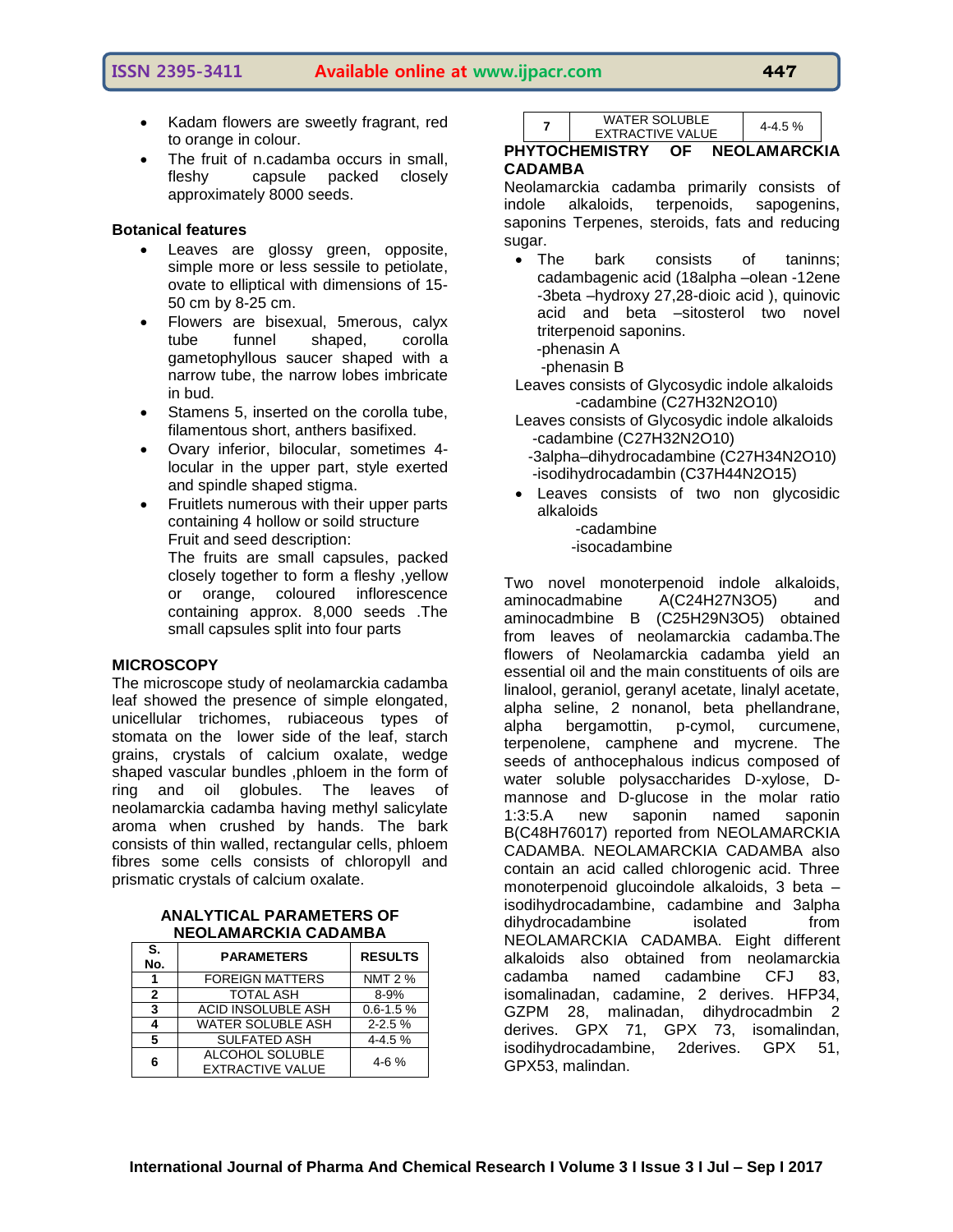









HO<sup>v</sup> ŌΗ OН ÒН

**ISODIHYDOCADAMBINE CHLOROGENIC ACID** 

 $HO$   $CO<sub>2</sub>H$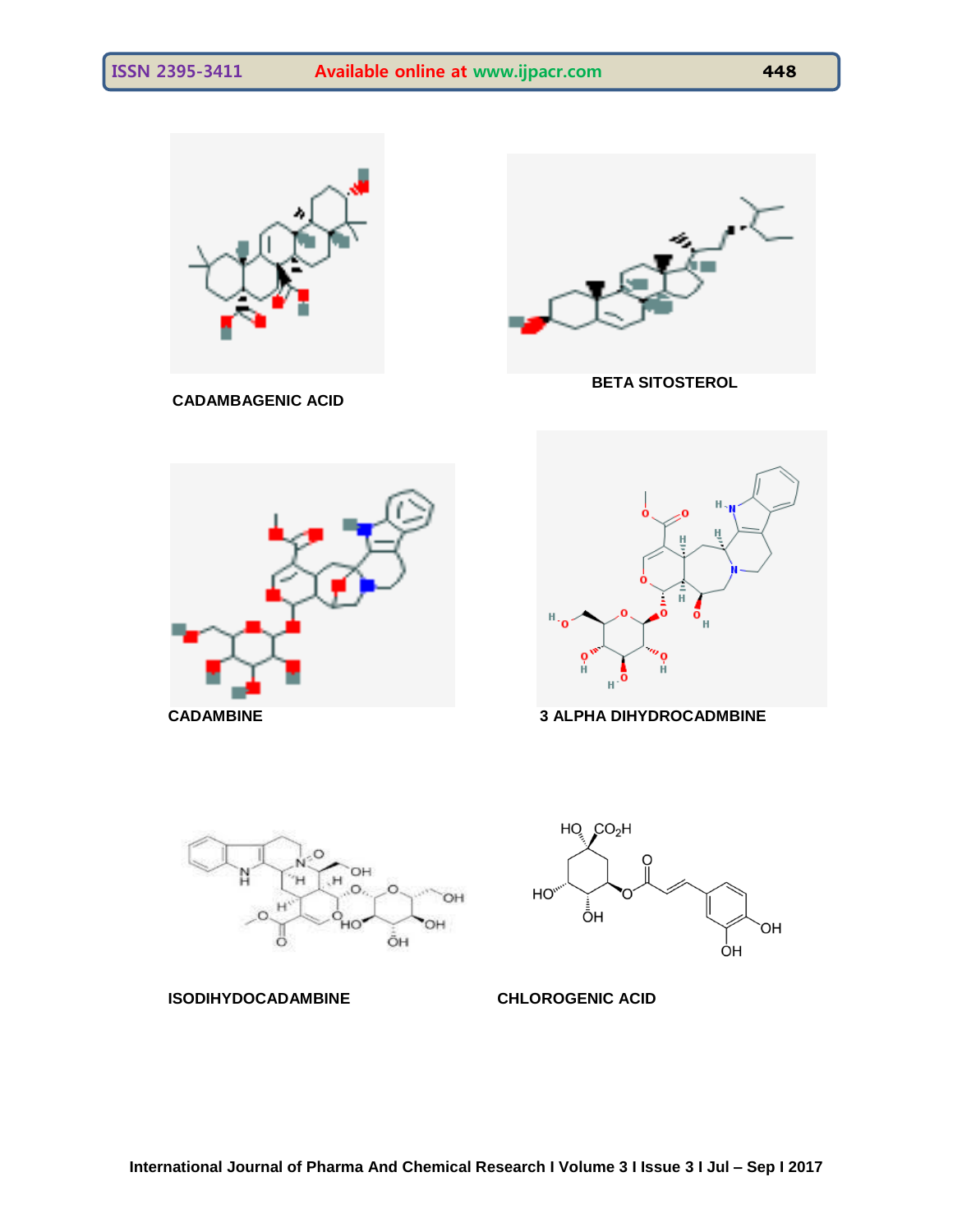# **EXPERIMENTAL WORK**

#### **PRELIMINARY CHEMICAL SCREENING FOR EXTRACTS OF NEOLAMARCKIA CADAMBA**

The extracts prepared were tested for the type of chemical constituents present by known qualitative tests, The results are given as follows.

| S. NO.       | <b>NAME OF THE TESTS</b>             | <b>METHANOL EXTRACTS</b> | <b>AQUEOUS EXTRACTS</b> |
|--------------|--------------------------------------|--------------------------|-------------------------|
| $\mathbf{1}$ | Steroids:<br>A) Salkowski test       |                          |                         |
|              | B)Liebermann buchard Test            |                          |                         |
| $\mathbf 2$  | Triterpenes :<br>A)Salkowski test:   | $\ddot{}$                | $+$                     |
|              | B)Liebermann buchard Test:           | $\ddot{}$                | $\ddot{}$               |
| 3            | Saponins:<br>A) Foam test :          | $\ddot{}$                | $\ddagger$              |
|              | B)Haemolysis<br>Test                 | $\ddot{}$                | +                       |
| 4            | Alkaloids:<br>A) Mayers Test         |                          |                         |
|              | <b>B)Dragondroffs Test</b>           |                          |                         |
|              | C)Wagners Test                       |                          |                         |
|              | D) Hagers Test:                      |                          |                         |
|              | Carbohydrates:                       | $\ddot{}$                | $\ddot{}$               |
|              | A)Fehlings Test:                     |                          |                         |
| 5            | <b>B)Molischs Test:</b>              | $\pmb{+}$                | $\ddot{}$               |
|              | C)Barfoed's Test:                    | $\ddot{}$                | $\ddot{}$               |
|              | D)Benedicts Test:                    | $\ddot{}$                | $\ddot{}$               |
| 6            |                                      |                          |                         |
|              | Flavonoids Test:<br>A)Schinoda Test: |                          |                         |
|              |                                      | $\ddot{}$                | $\ddag$                 |
|              | B)Ferrichloride Test:                | $\ddot{}$                | $\ddot{}$               |
|              |                                      |                          |                         |
|              |                                      |                          |                         |

#### **Anti helminthic activity Animals**

Indian adult earthworms (pheretima posthuma )were used to study anti helminthic activity .The earth worms were collected from moist soil and washed with normal saline to removal all faecal matter .Earthworms are 3-5 cm in length and 0.1 to o.2 cm in width were used for all experimental protocol.

#### **Drugs and Chemicals**

Albendazole (Glaxo Smithline ),methanol (Merck chemicals )are used during experimental protocol.

# **Anti-helmintic activity**

The anti helmintic assay was carried out as per the method of Ajaiyeoba et,al (2001) with minor modifications.The assay was performed on the adult Indian earthworm Pheretima posthuma due to its anatomical and physiological resembelance to the human intestinal round worm parasite (Vidyarthi, 1967:Chatterjee,1967).Due to their ready availablty, earthworms have been used widely for the initial evaluation of anti heliminthic compounds in vitro (Sollman,1918 :Jain et al.,1972 :Dash et.al.,2002 ).The earthworms were divided into different groups,each group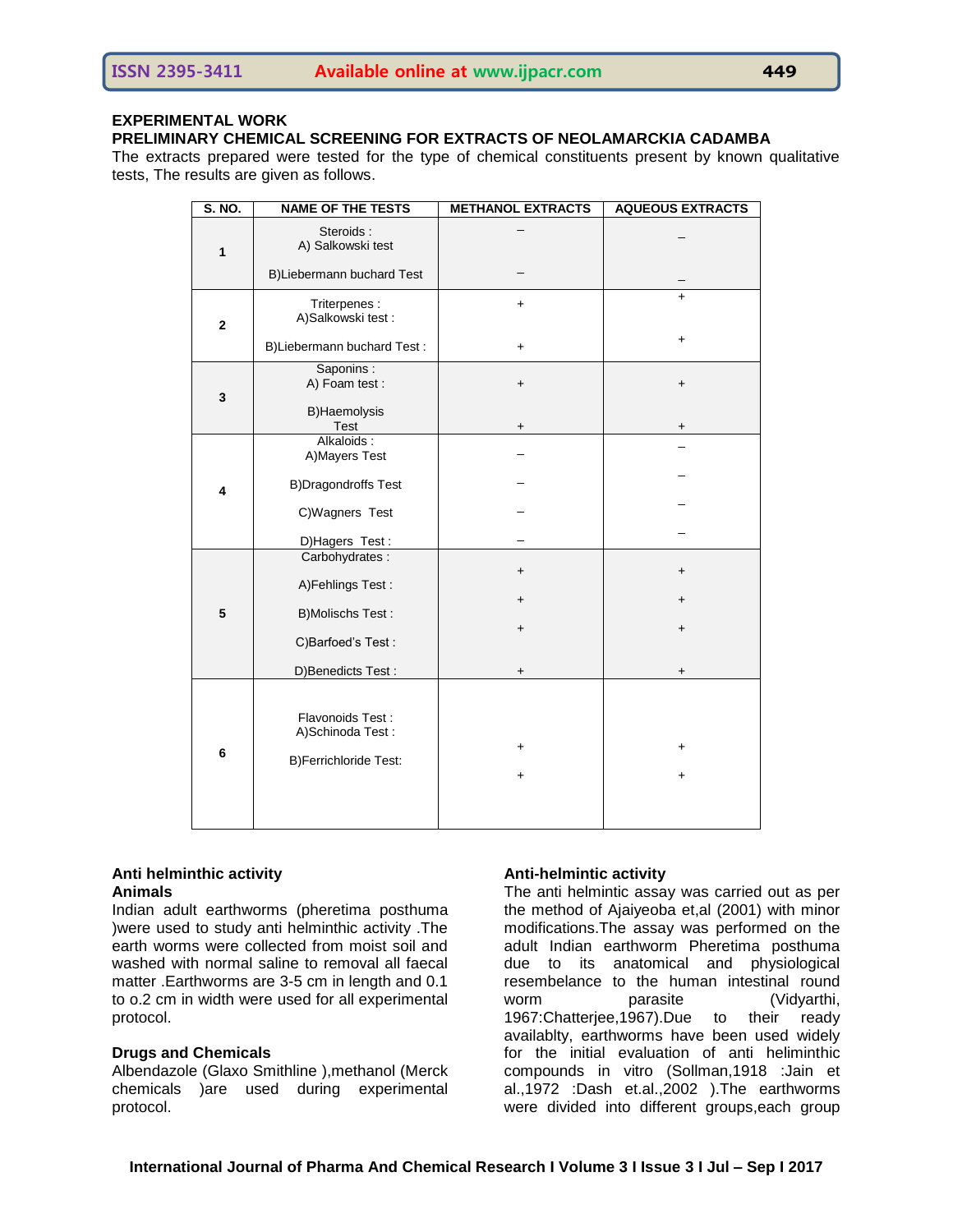containing six worms. Five different concentrations of methanolic extracts of (10,20,30,40, and 50 mg/ml in distilled water) were prepared .The time of paralysis was noted when no movement of any sort could be observed except when the worms were shaken

vigourously .The times of death of the worm were recorded after ascertaining that worms neither moved when shaken vigourously or when dipped in warm water (50). Albendazole (25mg/ml) was used as reference standard while water served as a control.

| Group                         | Extract<br>(Mg/ml) | <b>Paralysis</b><br>(P) | Death<br>(D)   |
|-------------------------------|--------------------|-------------------------|----------------|
| Control<br>(0.5%CMC)          |                    |                         |                |
| Stanadard<br>(Albendazole)    | 20mg/ml            | 28.71+1.86              | 58.90+6.85     |
|                               | $10mq$ /ml         | 54.22+2.95              | $94.3 + 2.76$  |
| Methanolic extracts of leaves | 20mg/ml            | 47.90+2.59              | $86.03 + 2.25$ |
|                               | 30mg/ml            | 41.54+1.54              | 76.25+2.36     |
|                               | $10mq$ /ml         | $62.25 + 8.10$          | $95.2 + 11.97$ |
| Aqueous extracts of leaves    | 20mg/ml            | 47.55+2.05              | 89.66+4.69     |
|                               | 30mg/ml            | 43.67+6.83              | 79.88+3.86     |

#### **Table for invitro antiheminthic activity of methanolic activity of** *NEOLAMARCKIA CADAMBA*